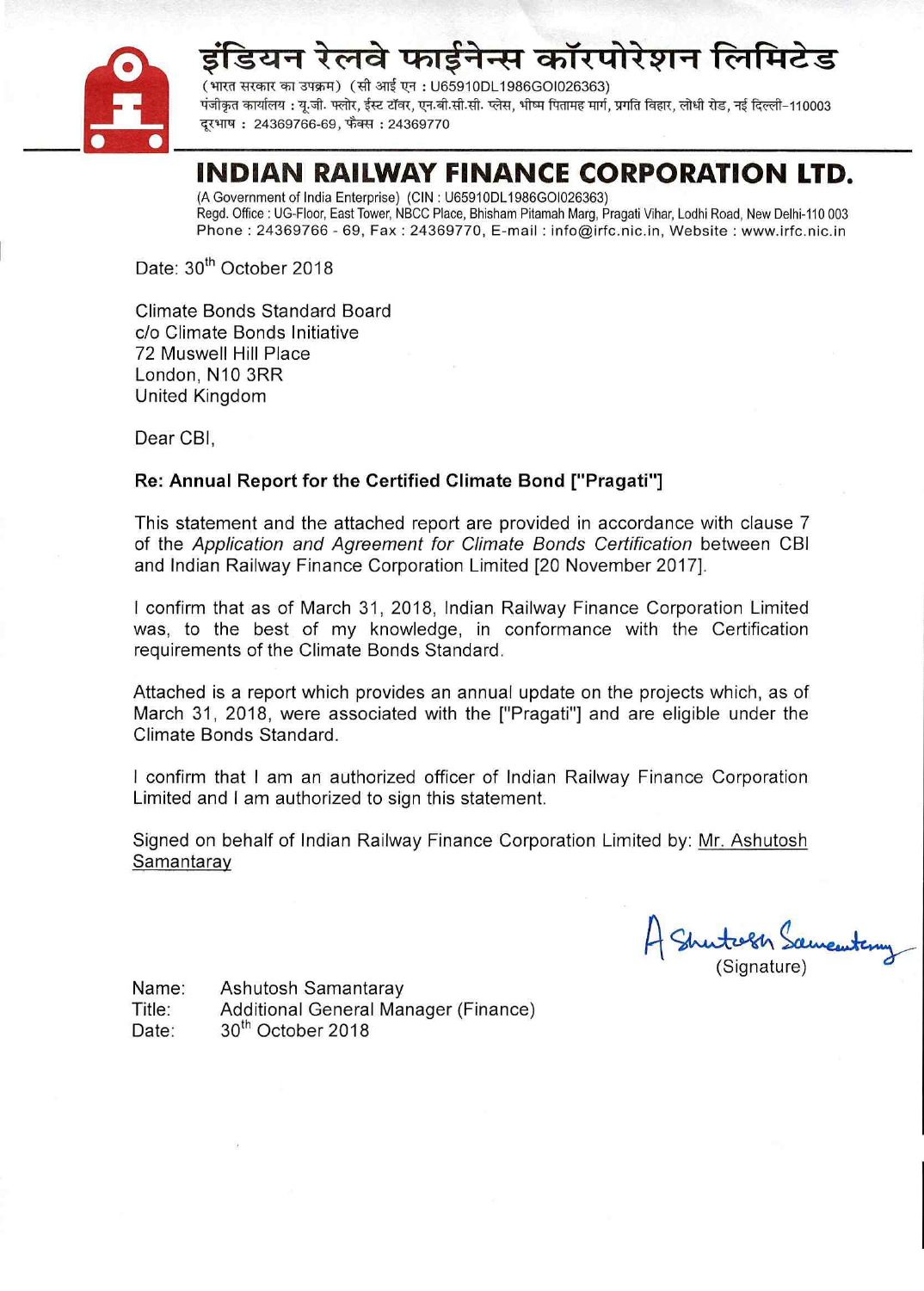

# GREEN BOND INFORMATION REPORT

Indian Railway Finance Corporation Limited

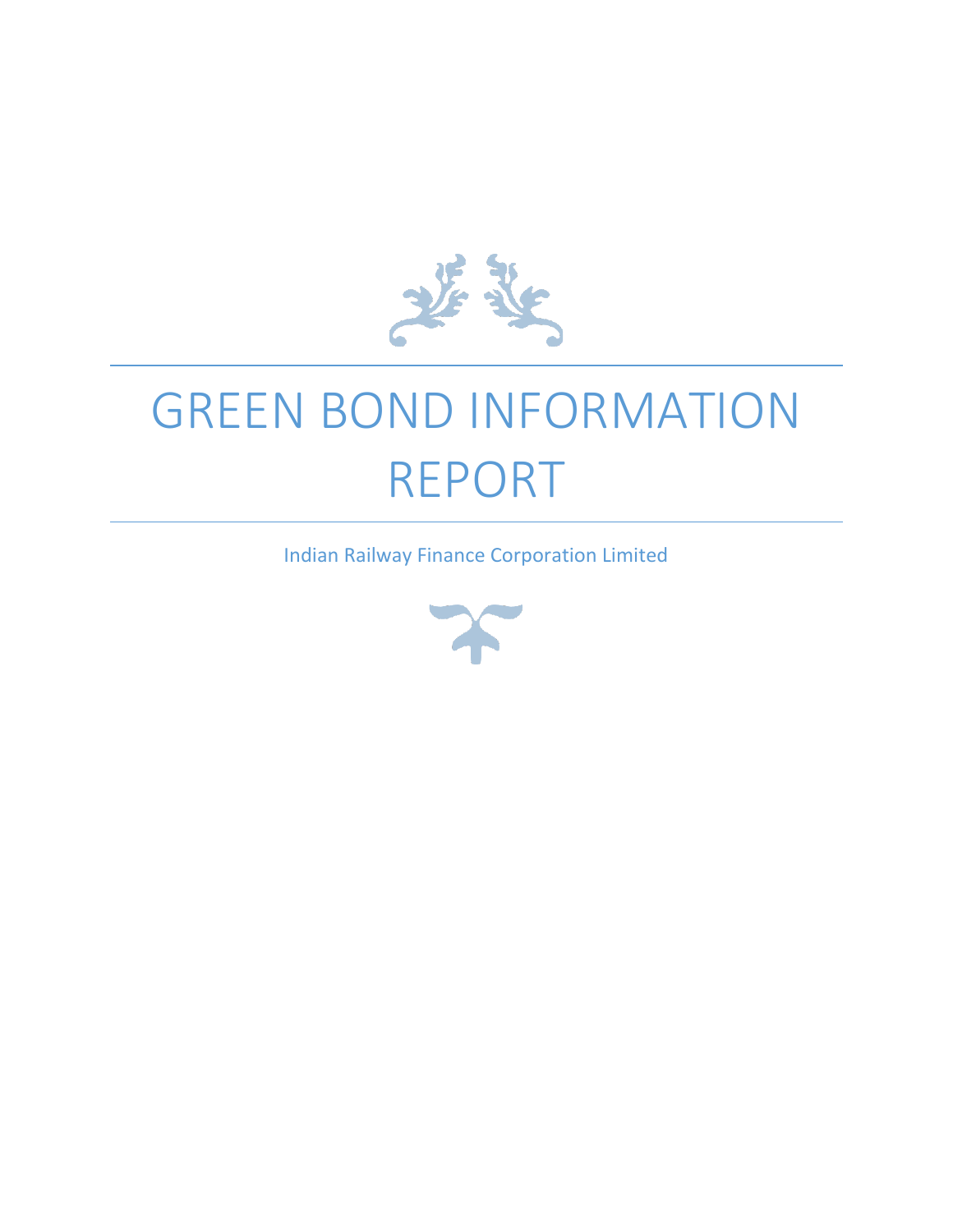# Table of Contents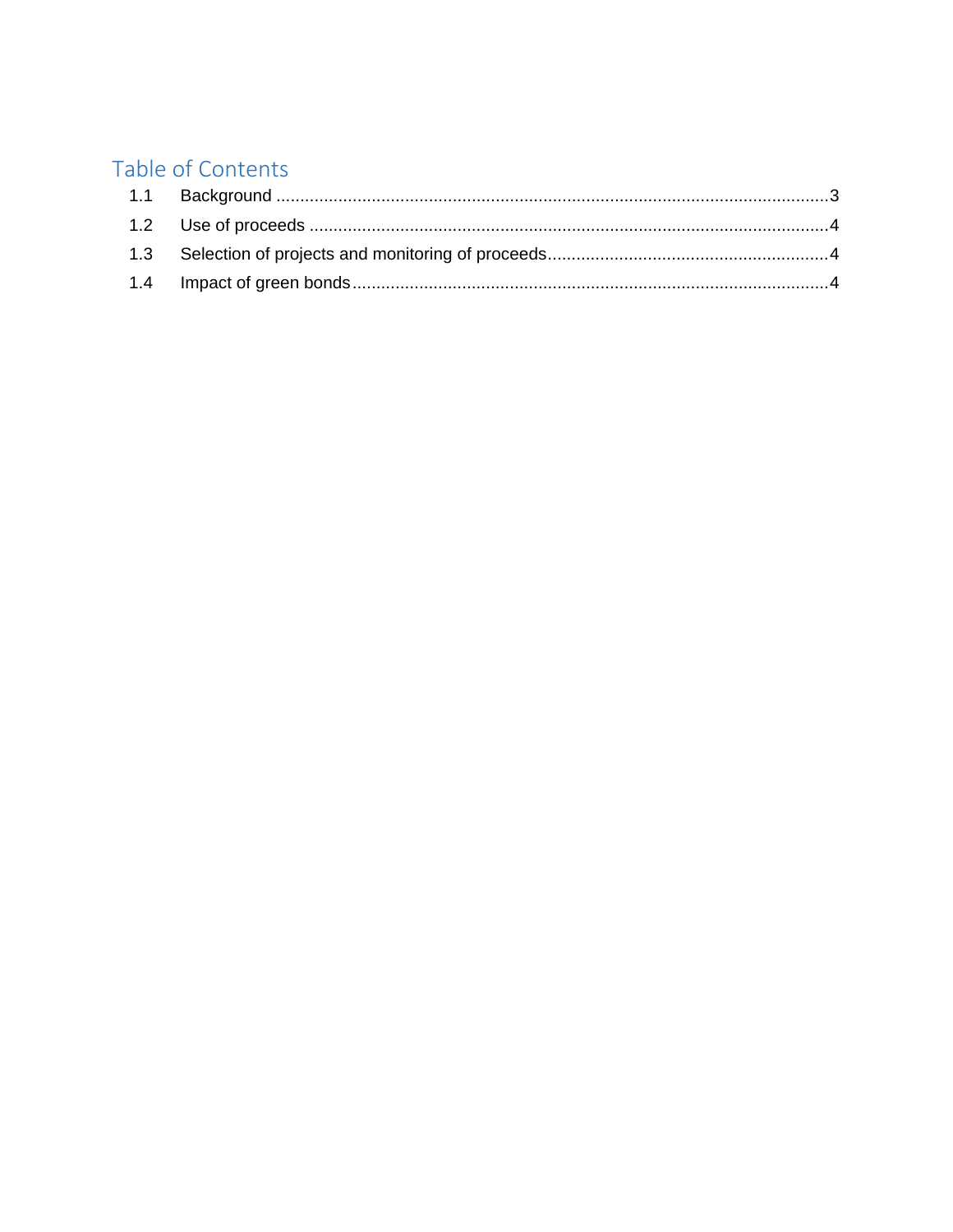## <span id="page-3-0"></span>**1.1 Background**

Worldwide, transport accounts for around a quarter of the carbon di oxide emissions and its share has been continuously increasing. As a single organisation, Indian Railways is the largest consumer of energy. This warrants Indian Railways to take leadership role in shouldering India's responsibility towards promoting clean energy while making it a global leader in sustainable mass transport.

Indian Railway Finance Corporation Ltd. (IRFC) is the dedicated financing arm of the Indian Railway under the Ministry of Railways (MoR), Government of India and mobilizes funds on behalf on Indian Railways from domestic as well as overseas capital markets. During the Financial Year 2017-18, Indian Railway Finance Corporation Limited (IRFC) has raised USD 500 Million (INR 3217.63 Crore) through issue of green bonds which are listed on the London Stock Exchange's new International Securities Market (ISM). The proceeds from the bond have been exclusively used for procurement of eligible Green Assets as defined in the green bond framework.

Projects nominated to be associated with the green bond offering ("Eligible Green Projects") as per the IRFC green bond framework are:

#### **Dedicated freight railway lines**

- All infrastructure, infrastructure upgrades and freight rolling stock (locomotives, carriages, wagons, trucks, flats, EMUs, container, cranes, trollies of all kinds and other items of rolling stock components) for electrified freight lines
- All infrastructure, infrastructure upgrades and freight rolling stock for non-electrified projects meeting the universal freight (per t-km) threshold<sup>[1](#page-3-1)</sup>

Note: Infrastructure and rolling stock for dedicated freight railway lines that are built with the overriding objective of transporting fossil fuels will be excluded under the standard

#### **Public Passenger Transport**

- All infrastructure, infrastructure upgrades and rolling stock for electrified rail
- All infrastructure, infrastructure upgrades and rolling stock for non-electrified projects meeting the universal passenger (per p-km) threshold<sup>[2](#page-3-2)</sup>

#### **Supporting infrastructure**

 $\overline{a}$ 

- All supporting infrastructure such as:
	- $\triangleright$  Dedicated charging and alternative fuel infrastructure (when separable from fossil fuel filling stations and garages)

<span id="page-3-1"></span><sup>&</sup>lt;sup>1</sup> As per the Climate Bonds Standard, the universal freight (per t-km) threshold is defined as 27-25 gCO<sub>2</sub> for the years 2015-2020. As per publically available information, the CO<sub>2</sub> emissions per net-tonne-km for diesel locomotive in India is 9.51 grams (Source: Carbon emissions from Indian Railways, an estimation of transportation of goods during 2010-11) which is lower than the universal freight threshold defined by the Climate Bonds Standard and would therefore qualify

<span id="page-3-2"></span><sup>&</sup>lt;sup>2</sup> As per the Climate Bonds Standard, the universal passenger (per p-km) is defined as 87-75 gCO2 for years 2015-2020. As per publically available information, the CO2 emissions per p-km for rail in India is 11.5 grams (Source: http://wri-india.org/blog/indianrailways-joins-national-carbon-cutting-programme) which is lower than this universal passenger per p-km threshold defined by the Climate Bonds Standard and would therefore qualify